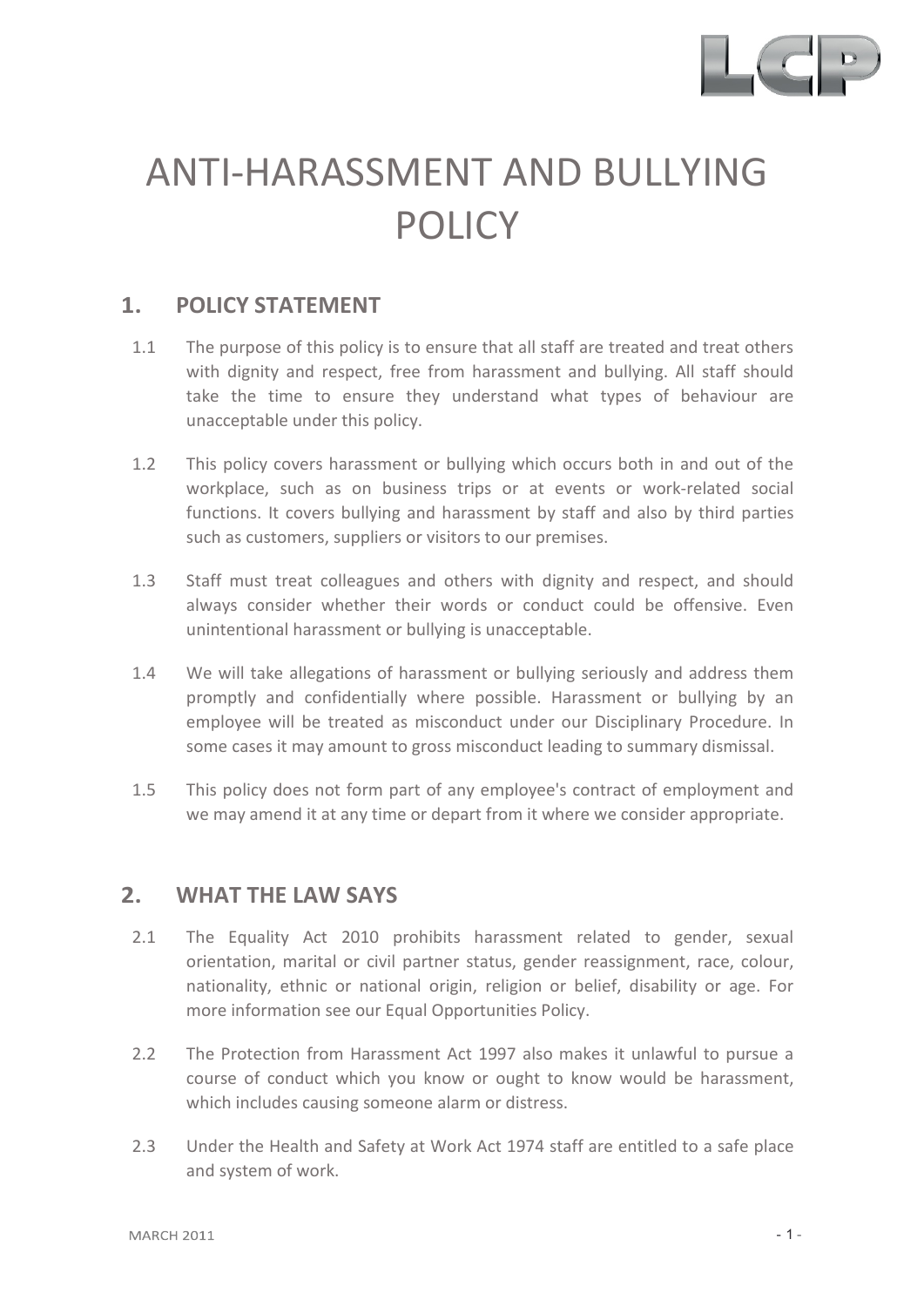2.4 Individual members of staff may in some cases be legally liable for harassment of colleagues or third parties, and may be ordered to pay compensation by a court or employment tribunal.

# **3. WHO IS COVERED BY THE POLICY?**

3.1 This policy covers all individuals working for us or at any of our premises irrespective of their status, level or grade. It therefore includes all employees, managers, directors, officers, consultants, contractors, trainees, homeworkers, casual and agency staff (collectively referred to as staff in this policy).

## **4. WHAT IS HARASSMENT?**

- 4.1 Harassment is any unwanted physical, verbal or non-verbal conduct which has the purpose or effect of violating a person's dignity or creating an intimidating, hostile, degrading, humiliating or offensive environment for them. A single incident can amount to harassment.
- 4.2 It also includes treating someone less favourably because they have submitted or refused to submit to such behaviour in the past.
- 4.3 Unlawful harassment may involve conduct of a sexual nature (sexual harassment), or it may be related to the victim's gender, sexual orientation, marital or civil partner status, gender reassignment, race, colour, nationality, ethnic or national origin, religion or belief, disability, or age. Harassment is unacceptable even if it does not fall within any of these categories.
- 4.4 Harassment may include, for example:
	- (a) unwanted physical conduct or "horseplay", including touching, pinching, pushing, grabbing, brushing past someone, invading their personal space, and more serious forms of physical or sexual assault;
	- (b) unwelcome sexual advances or suggestive behaviour (which the harasser may perceive as harmless), and suggestions that sexual favours may further a career or that a refusal may hinder it;
	- (c) continued suggestions for social activity after it has been made clear that such suggestions are unwelcome;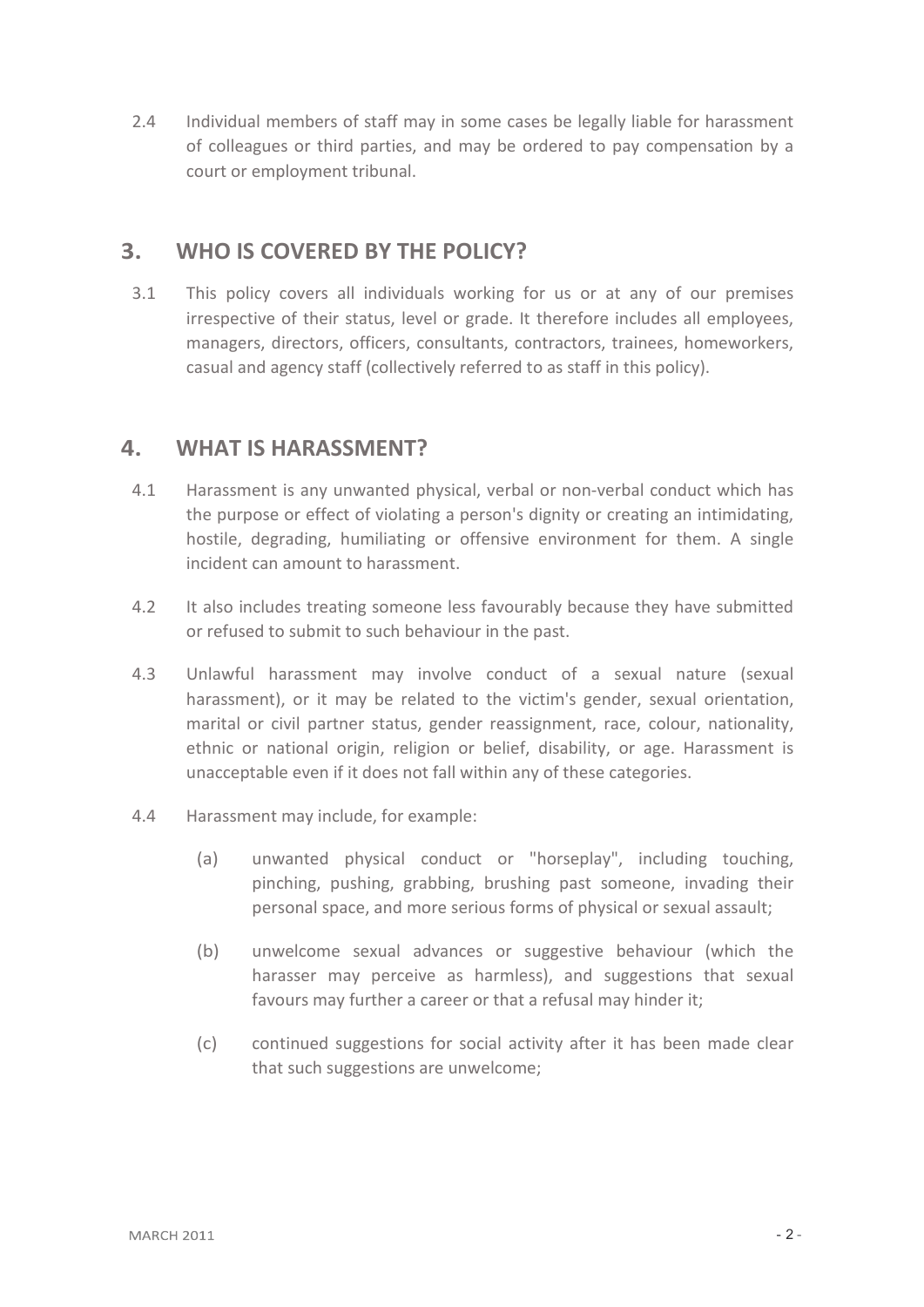- (d) sending or displaying material that is pornographic or that some people may find offensive (including e-mails, text messages, video clips and images sent by mobile phone or posted on the internet);
- (e) offensive or intimidating comments or gestures, or insensitive jokes or pranks;
- (f) mocking, mimicking or belittling a person's disability;
- (g) racist, sexist, homophobic or ageist jokes, or derogatory or stereotypical remarks about a particular ethnic or religious group or gender;
- (h) outing or threatening to out someone as gay or lesbian; or
- (i) ignoring or shunning someone, for example, by deliberately excluding them from a conversation or a workplace social activity.
- 4.5 A person may be harassed even if they were not the intended "target". For example, a person may be harassed by racist jokes about a different ethnic group if they create an offensive environment for him.

#### **5. WHAT IS BULLYING?**

- 5.1 Bullying is offensive, intimidating, malicious or insulting behaviour involving the misuse of power that can make a person feel vulnerable, upset, humiliated, undermined or threatened. Power does not always mean being in a position of authority, but can include both personal strength and the power to coerce through fear or intimidation.
- 5.2 Bullying can take the form of physical, verbal and non-verbal conduct. Bullying may include, by way of example:
	- (a) shouting at, being sarcastic towards, ridiculing or demeaning others;
	- (b) physical or psychological threats;
	- (c) overbearing and intimidating levels of supervision;
	- (d) inappropriate and/or derogatory remarks about someone's performance;
	- (e) abuse of authority or power by those in positions of seniority; or
	- (f) deliberately excluding someone from meetings or communications without good reason.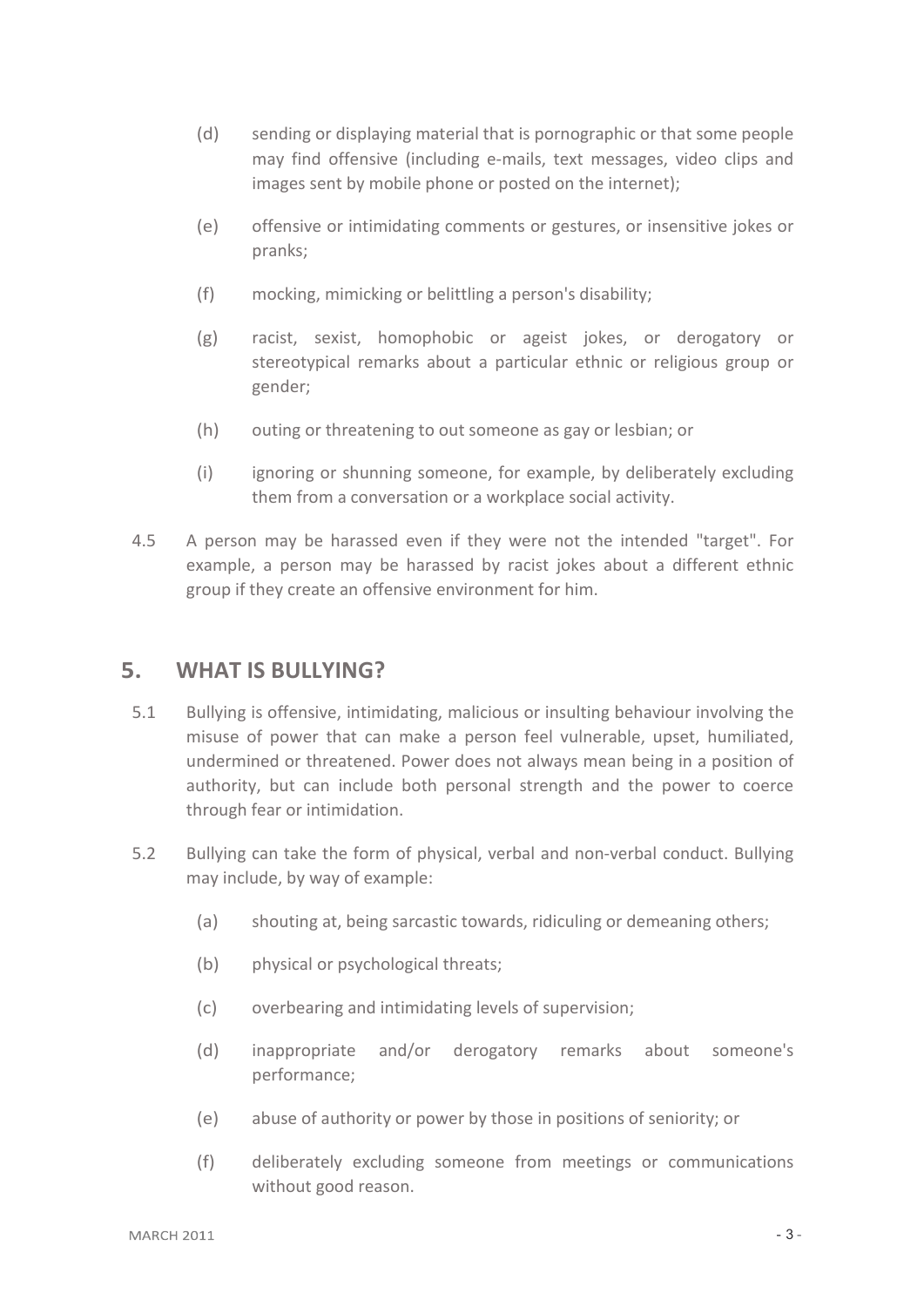5.3 Legitimate, reasonable and constructive criticism of a worker's performance or behaviour, or reasonable instructions given to workers in the course of their employment, will not amount to bullying on their own.

### **6. INFORMAL STEPS**

- 6.1 If you are being bullied or harassed, you should initially consider raising the problem informally with the person responsible, if you feel able. You should explain clearly to them that their behaviour is not welcome or makes you uncomfortable. If this is too difficult or embarrassing, you should speak to your Line Manager ("Manager") or the Deputy Company Secretary ("the DCS"), who can provide confidential advice and assistance in resolving the issue formally or informally.
- 6.2 If you are not certain whether an incident or series of incidents amount to bullying or harassment, you should initially contact your Manager informally for confidential advice.
- 6.3 If informal steps have not been successful or are not possible or appropriate, you should follow the formal procedure set out below.

## **7. RAISING A FORMAL COMPLAINT**

- 7.1 If you wish to make a formal complaint about bullying or harassment, you should submit it in writing to your Manager, whose role is to achieve a solution wherever possible and to respect the confidentiality of all concerned. If the matter concerns that person, you should refer it their Manager or Director.
- 7.2 Your written complaint should set out full details of the conduct in question, including the name of the harasser or bully, the nature of the harassment or bullying, the date(s) and time(s) at which it occurred, the names of any witnesses and any action that has been taken so far to attempt to stop it from occurring.
- 7.3 As a general principle, the decision whether to progress a complaint is up to you. However, we have a duty to protect all staff and may pursue the matter independently if, in all the circumstances, we consider it appropriate to do so.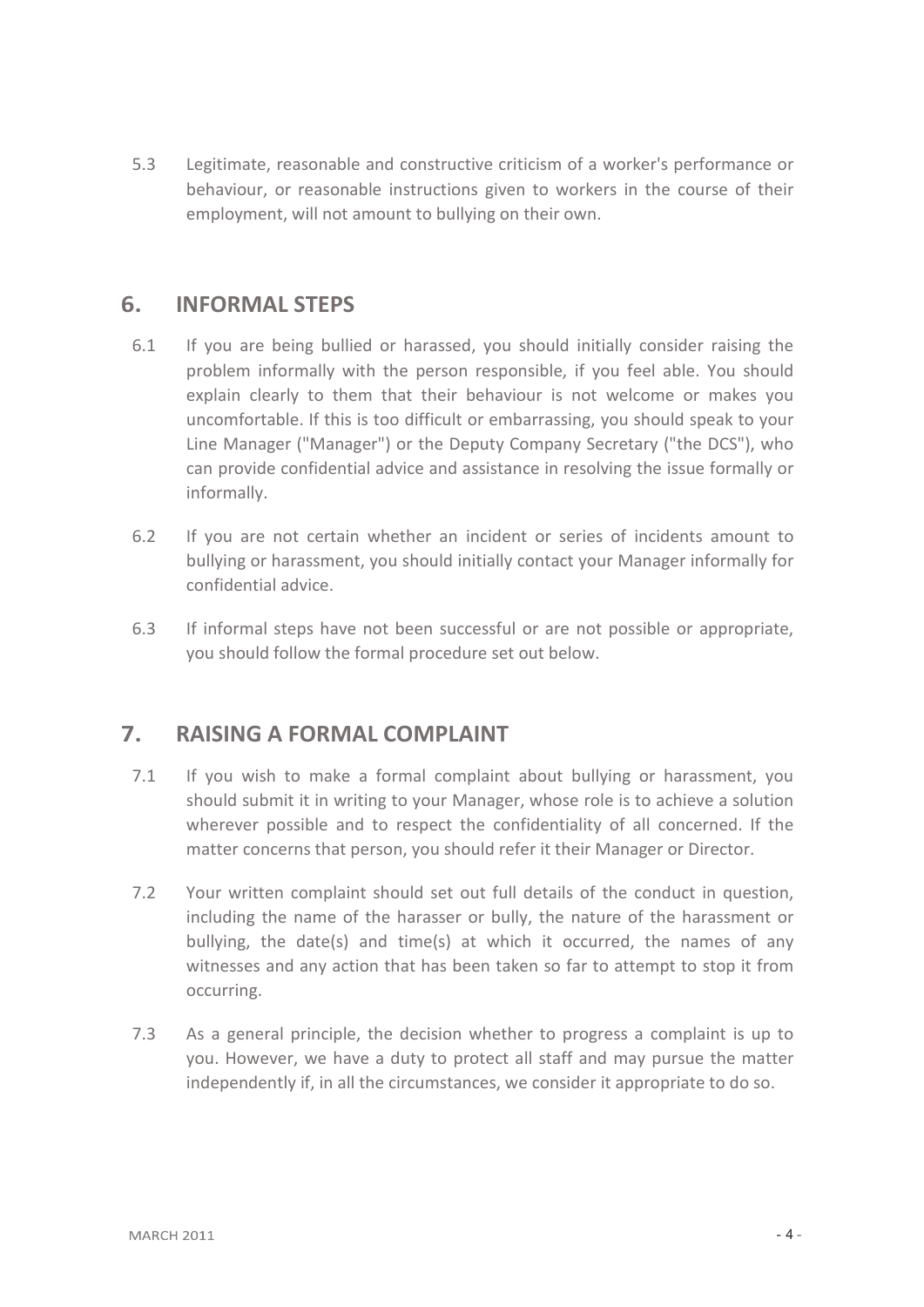### **8. FORMAL INVESTIGATIONS**

- 8.1 We will investigate complaints in a timely and confidential manner. Individuals not involved in the complaint or the investigation should not be told about it. The investigation will be conducted by someone with appropriate experience and no prior involvement in the complaint. The investigation should be thorough, impartial and objective, and carried out with sensitivity and due respect for the rights of all parties concerned.
- 8.2 We will arrange a meeting with you, usually within one week of receiving your complaint, so that you can give your account of events. You have the right to be accompanied by a colleague or a trade union representative of your choice, who must respect the confidentiality of the investigation. The investigator will arrange further meetings with you as appropriate throughout the investigation.
- 8.3 Where your complaint is about an employee, we may consider suspending them on full pay or making other temporary changes to working arrangements pending the outcome of the investigation, if circumstances require. The investigator will also meet with the alleged harasser or bully to hear their account of events. They have a right to be told the details of the allegations against them, so that they can respond.
- 8.4 Where your complaint is about someone other than an employee, such as a contractor, tenant, service user, supplier, or visitor, we will consider what action may be appropriate to protect you and anyone involved pending the outcome of the investigation, bearing in mind the reasonable needs of the business and the rights of that person. Where appropriate, we will attempt to discuss the matter with the third party.
- 8.5 We will also seriously consider any request that you make for changes to your own working arrangements during the investigation. For example you may ask for changes to your duties or working hours so as to avoid or minimise contact with the alleged harasser or bully.
- 8.6 It may be necessary to interview witnesses to any of the incidents mentioned in your complaint. If so, the importance of confidentiality will be emphasised to them.
- 8.7 At the end of the investigation, the Manager/Director nominated to consider the complaint will normally arrange a meeting with you in order to discuss the outcome and what action, if any, should be taken. You have the right to be bring a colleague or a trade union representative to the meeting. A copy of any investigation report produced and the Manager's/Director's findings will be given to you and to the alleged harasser.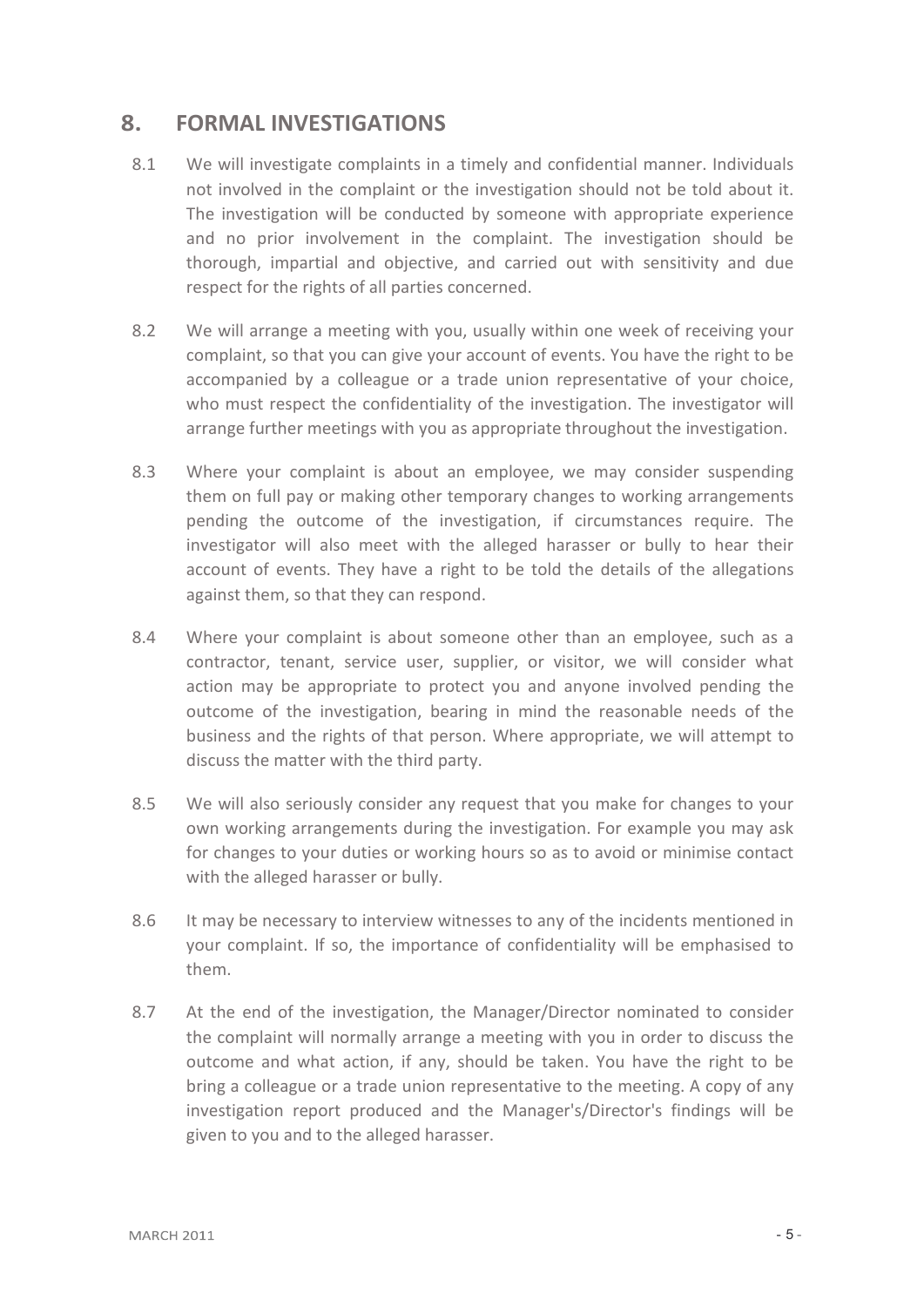# **9. ACTION FOLLOWING THE INVESTIGATION**

- 9.1 If the Manager/Director handling the complaint considers that harassment or bullying has occurred, prompt action will be taken to address it.
- 9.2 Where the harasser or bully is an employee the matter will be dealt with as a case of possible misconduct or gross misconduct under our Disciplinary Procedure.
- 9.3 Where the harasser or bully is a third party, appropriate action might include putting up signs setting out acceptable and unacceptable behaviour; speaking or writing to the person and/or their superior about their behaviour; or, in very serious cases, banning them from the premises or terminating a contract with them.
- 9.4 Whether or not your complaint is upheld, we will consider how best to manage the ongoing working relationship between you and the alleged harasser or bully. It may be appropriate to arrange some form of mediation and/or counselling, or to change the duties, working location or reporting lines of one or both parties.
- 9.5 Any staff member who deliberately provides false information or otherwise acts in bad faith as part of an investigation may be subject to action under our Disciplinary Procedure as set out in the Grievance and Disciplinary Policy.

## **10. APPEALS**

- 10.1 If you are not satisfied with the outcome you may appeal in writing to the DCS, stating your full grounds of appeal, within one week of the date on which the decision was sent or given to you.
- 10.2 We will hold an appeal meeting, normally within one week of receiving your written appeal. This will be dealt with impartially by a more senior Manager or a Director who has not previously been involved in the case (although they may ask anyone previously involved to be present). You may bring a colleague or trade union representative to the meeting.
- 10.3 We will confirm our final decision in writing, usually within one week of the appeal hearing. This is the end of the procedure and there is no further appeal.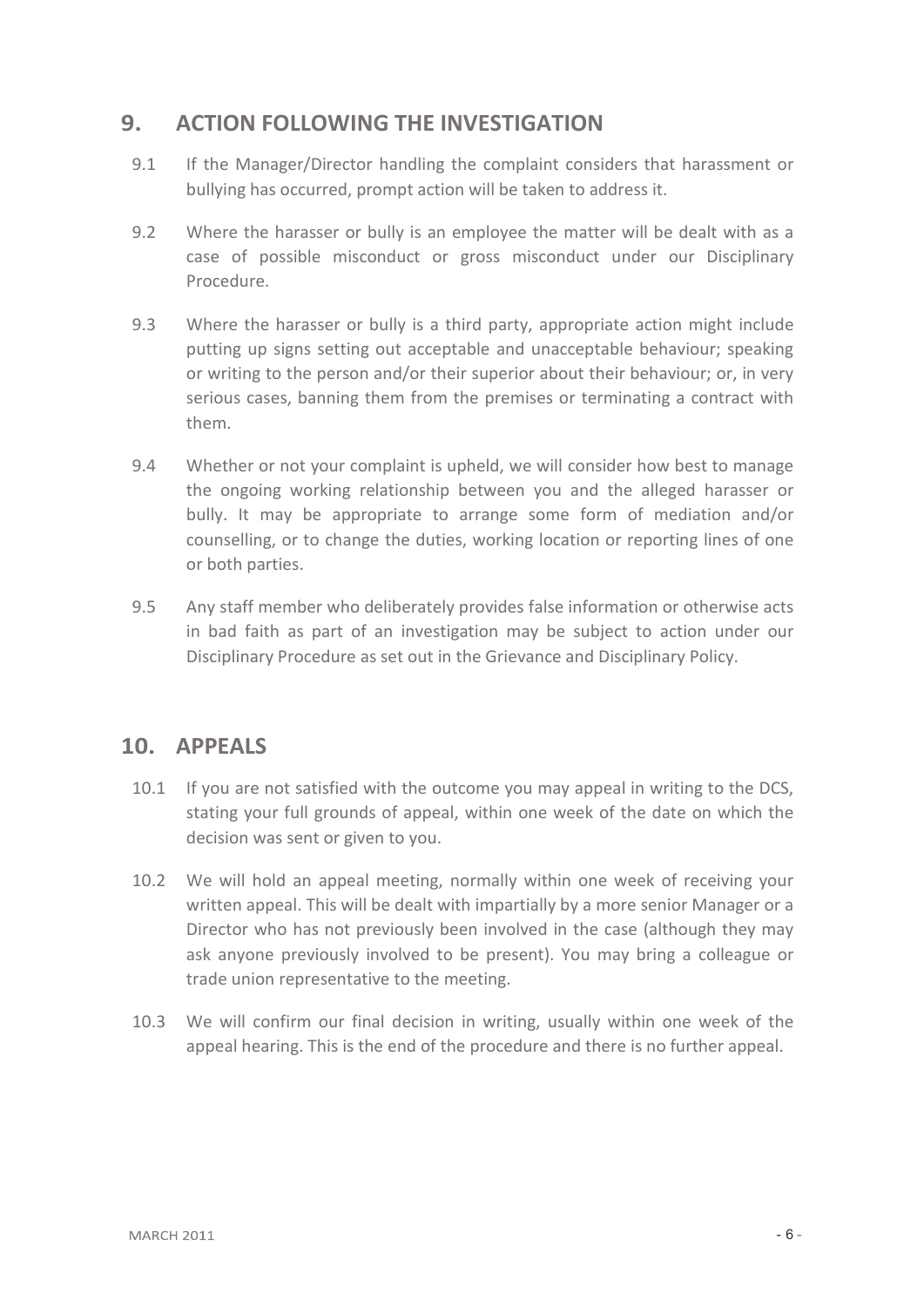# **11. PROTECTION AND SUPPORT FOR THOSE INVOLVED**

- 11.1 Staff who make complaints or who participate in good faith in any investigation conducted under this policy must not suffer any form of retaliation or victimisation as a result.
- 11.2 If you believe you have suffered any such treatment you should inform the DCS. If the matter is not remedied you should raise it formally using our Grievance Procedure or this procedure if appropriate.
- 11.3 Anyone found to have retaliated against or victimised someone for making a complaint or assisting in good faith with an investigation under this procedure will be subject to disciplinary action under our Disciplinary Procedure as set out in our Grievance and Disciplinary Policy.

## **12. CONFIDENTIALITY AND DATA PROTECTION**

- 12.1 Confidentiality is an important part of the procedures provided under this policy. Everyone involved in the operation of the policy, whether making a complaint or involved in any investigation, is responsible for observing the high level of confidentiality that is required. Details of the investigation and the names of the person making the complaint and the person accused must only be disclosed on a "need to know" basis.
- 12.2 Information about a complaint by or about an employee may be placed on the employee's personnel file, along with a record of the outcome and of any notes or other documents compiled during the process. These will be processed in accordance with our Data Protection Policy.
- 12.3 Breach of confidentiality may give rise to disciplinary action under our Disciplinary Procedure.

## **13. WHO IS RESPONSIBLE FOR THIS POLICY?**

- 13.1 The Executive Chairman and Group Financial Director have overall responsibility for the effective operation of this policy but has delegated day- to-day responsibility for overseeing its implementation to the DCS.
- 13.2 All managers have a specific responsibility to operate within the boundaries of this policy, ensure that all staff understand the standards of behaviour expected of them and to take action when behaviour falls below its requirements.